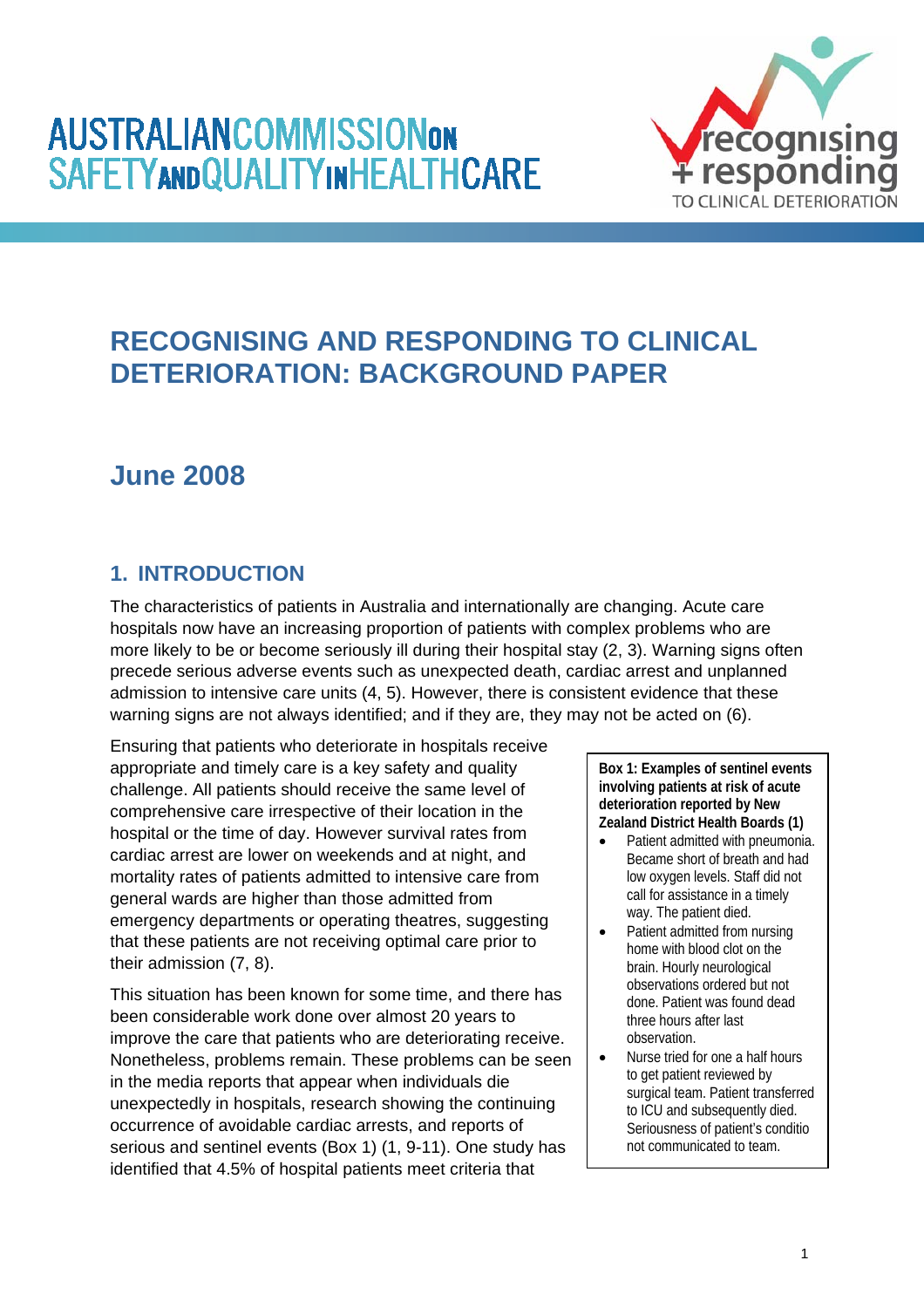indicated some level of clinical deterioration (12).

The factors that contribute to a failure to recognise and response appropriately to clinical deterioration are complex and overlapping. They include issues regarding knowledge and skills of staff, the way in which care is delivered, organisational systems, attitudes and communication of information (13). All of these factors need to be addressed for patients who deteriorate to consistently receive safe and high quality care.

This program is the Commission's response to the problem of ensuring that patients who deteriorate are recognised and responded to appropriately. The Commission is not in a position to address all of the factors that contribute to failures in this area, and the initiatives included here have been identified as areas where the Commission can use its position as a national leader in safety and quality in Australia to advance this area of work. The main initiatives in this program are the development of:

- 1. a consensus statement setting out the essential elements for recognising and responding to patients who deteriorate
- 2. guidelines applying the essential elements in specific settings, namely paediatrics, mental health and in smaller facilities with no intensive care or limited medical cover
- 3. guidelines for implementing programs to improve the recognition of and response to clinical deterioration
- 4. an evidence=based adult general observation chart that supports recognition of deterioration and prompts action.

This background paper provides an overview of the current state of work in this area, looking particularly at the evidence regarding, and systems for both the recognition of and response to deterioration.

# **2. CHANGES IN VITAL SIGNS AND SERIOUS ADVERSE EVENTS**

Research has consistently shown that there are observable physiological abnormalities prior to adverse events such as cardiac arrest, unanticipated admissions to intensive care and unexpected death (4, 5, 14-16). Abnormalities in vital signs such as blood pressure, consciousness, respiratory rate, heart rate, and oxygen saturation are common prior to the occurrence of these serious adverse events.

For example, one study found that among patients without a "Do Not Resuscitate" order who died in hospital, approximately one half had serious vital sign abnormalities (such as abnormal blood pressure, respiratory rate and heart rate) documented in the eight hours before death, almost half had documented abnormalities between 8 and 48 hours before death and almost one third had abnormalities in the entire 48 hour period prior to death (5).

Despite their importance as possible predictors of clinical deterioration or serious adverse events, these vital signs are not always measured, recorded or acted on. One study found that the frequency of documented observations prior to a cardiac arrest varied considerably between patients, and that only their pulse rate and blood pressure were recorded more than once in 24 hours (17). In another study vital signs were measured by study personnel (14). If abnormal vital signs were found, nurses were informed of the results and asked questions to identify whether they were aware of the abnormal results. Abnormal vital signs were identified by the study team for 18% of patients and in over 40% of these cases nurses were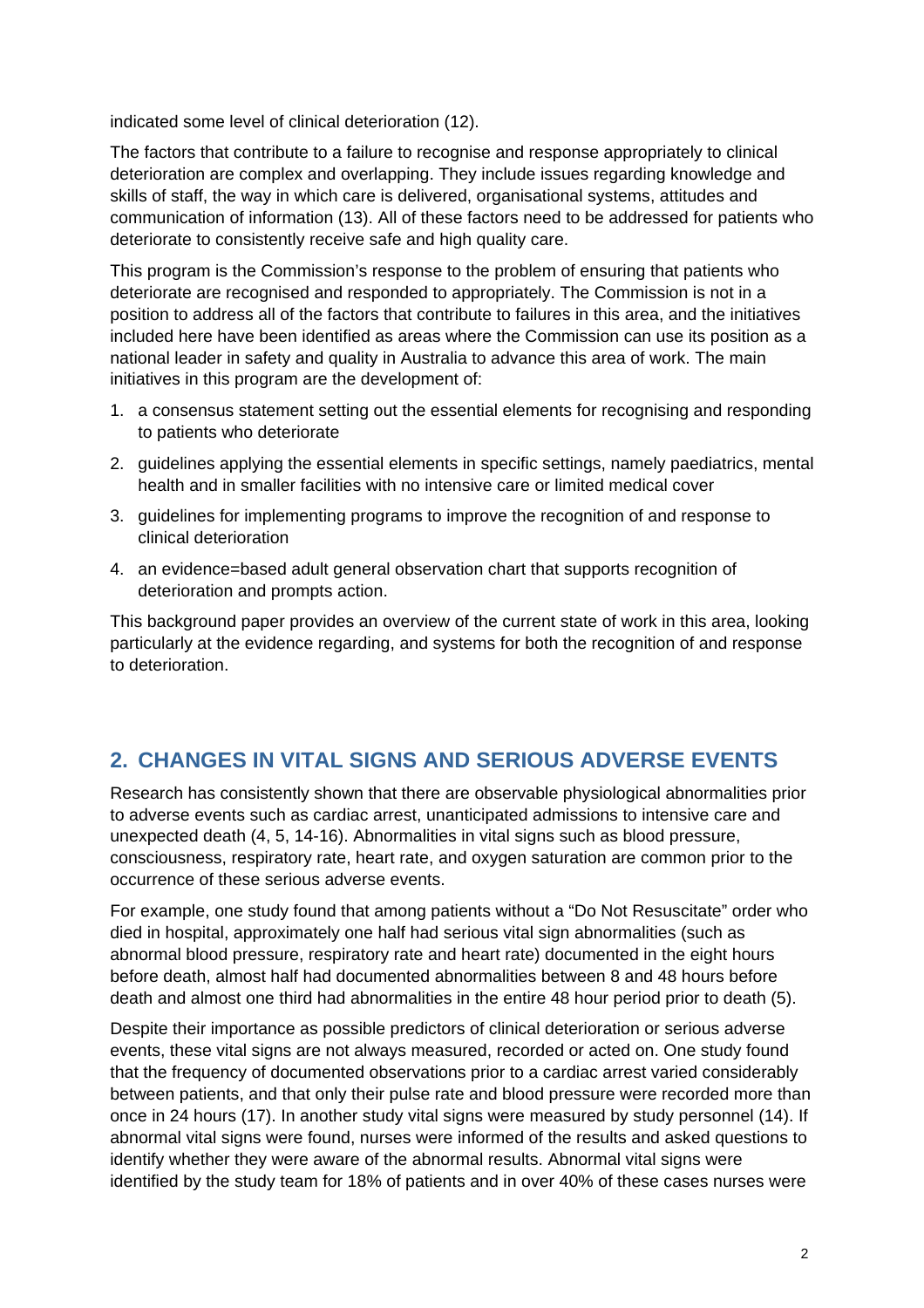unaware of the abnormalities. An evaluation of the implementation of medical emergency teams in Australia found that even when there were documented physiological abnormalities and the criteria for calling the medical emergency team were met, the team was called for only 30% of patients prior to their unplanned admission to ICU (6).

The existence of observable signs of deterioration prior to an adverse event provides the impetus to put systems in place to identify this early deterioration and attempt to prevent any possible later adverse events.

# **3. SYSTEMS FOR RECOGNISING AND RESPONDING TO CLINICAL DETERIORATION**

The factors that contribute to a failure to recognise and respond to a deteriorating patient are complex and overlapping. Issues that have been identified include (5, 15, 18-22):

- not monitoring vital signs consistently or detecting changes in vital signs
- lack of knowledge of signs and symptoms that could signal deterioration
- failing to recognise the significance of apparent deterioration
- uncertainty about whether assistance should be called
- delays in notifying medical staff of the signs of deterioration
- delays by medical staff in responding to such notification
- lack of skills and knowledge about managing deteriorating patients among ward medical and nursing staff
- failure of ward staff to promptly seek supervision or advice
- failure to communicate with other staff about concerns, including in handover situations
- failure of essential equipment
- lack of clarity about roles and responsibilities for care of deteriorating patients.

Systems have been developed to address these issues and provide a framework for dealing with patients who deteriorate in hospitals. The generic term "rapid response system" is often used to describe these systems. A rapid response system includes a mechanism for identifying warning signs that may signal deterioration early, processes for responding to these signs quickly to prevent further deterioration or events, and having supports in place to ensure that the system is accepted and embedded within the health care facility.

There are four essential features of a rapid response system (23, 24):

- 1. *Event recognition and response trigger:* this arm of a rapid response system is needed to detect patients who are deteriorating and trigger a response. Aspects of this arm include processes for monitoring vital signs, the criteria for triggering a response and the mechanism for triggering the response.
- 2. *Crisis response:* this arm of a rapid response system provides personnel and equipment resources to address the needs of critically ill patients in a timely way.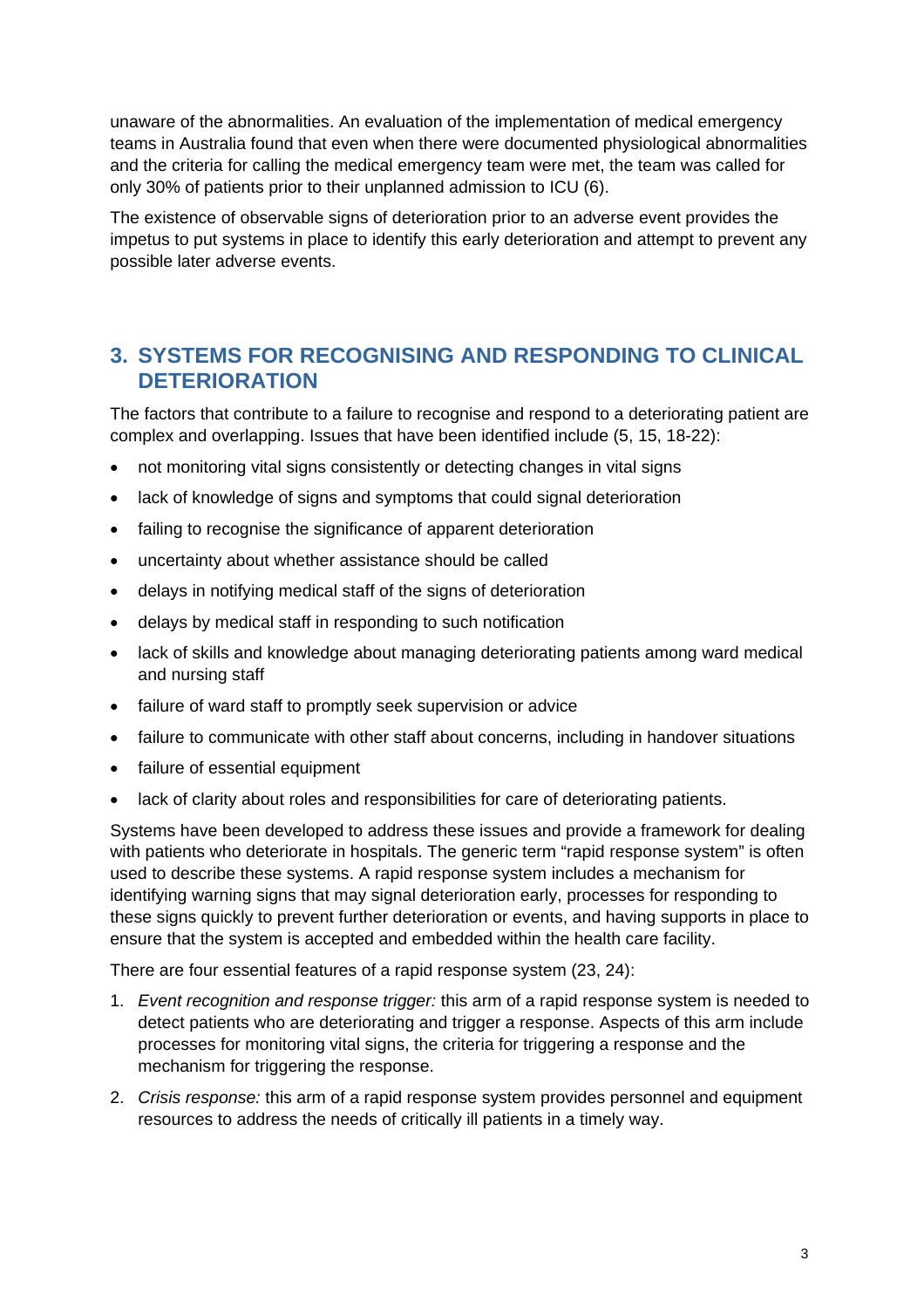- 3. *Process improvement:* this arm of a rapid response system establishes mechanisms to collect data and provide feedback to providers, planners, patients and families to improve responses and contribute to prevention of future events.
- 4. *Administration:* an administrative structure is required to coordinate these activities. Aspects of this arm include provision of adequate resources, education and training of staff and processes to support the ongoing culture within the organisation to support the system.

The process improvement and administration arms of a rapid response system are essential to ensure that the rapid response system is sustainable, and that the use of a rapid response system contributes to improved performance. Much of the research and discussion about rapid response systems focuses on the trigger and response arms. These processes, and many of the issues that have been discussed regarding them, are summarised in Figure 1. The trigger and response arms of a rapid response system are discussed in more detail in the next two sections of this paper.



**Figure 1: Overview of trigger and response arms of a rapid response system**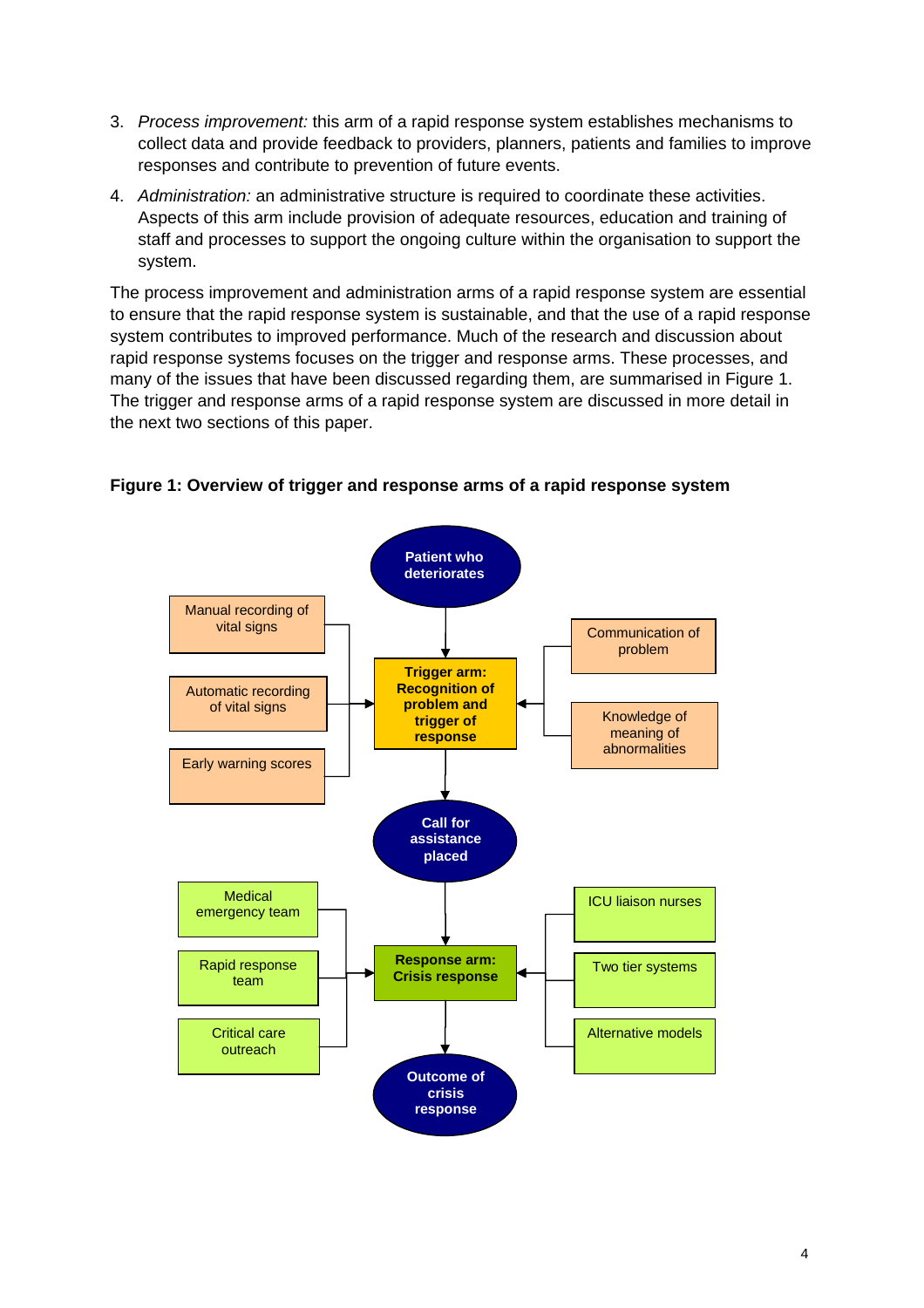# **4. THE TRIGGER ARM: RECOGNISING DETERIORATION**

The major components of this arm of a rapid response system are:

- processes for monitoring vital signs
- what criteria need to be met, including changes to vital signs, before assistance is sought
- how the call for assistance is made.

These issues are discussed further in this section.

# **Observation charts and recording vital signs**

One of the factors that can contribute both to poor recording of observations and failure to interpret them correctly is the way in which observation charts are designed and used.

There has been little research on this issue. One study from the United Kingdom examined five different charts used within one hospital and found that the design of the charts had a significant effect on the ability of medical and nursing staff to detect patient deterioration, with detection rates for parameters showing deterioration ranging from 0% to 100% (25). Based on this analysis a new chart was designed, and significant improvements were found in detection rates of parameters that were poorly identified initially, with rates of detection of abnormalities in respiratory rate and oxygenation increasing by 41% and 45% respectively.

There is currently work underway in a number of Australian jurisdictions, as well as individual hospitals and health services, to improve observation charts.

## **Use of technology to record observations and trigger a response**

Systems have been developed in Australia (Patientrack™) and the United Kingdom (VitalPAC™) that allow nurses to directly record physiological observations into a personal digital assistant (PDA) (26, 27). An evaluation of VitalPAC found that recording vital signs electronically was quicker, preferred by nurses and less errors were made compared to using pen and paper (28). Both of these systems are able to send out alerts to medical staff based on the vital signs recorded, and Patientrack can escalate these alerts until a response is received (27, 29) .

There has been limited use of these technological solutions to date, and limited evidence as to their utility in improving the identification of patients at risk. VitalPAC has been successfully trialled in Portsmouth Hospital, and is now being used in other hospitals in the UK (29, 30). A trial of Patientrack was conducted by the Central Manchester and Manchester Children's Hospitals NHS Trust in the UK in 2008 (31). Preliminary reports suggest that it has been positively received (32).

There are now new systems being developed that monitor vital signs such as heart and respiratory rate automatically on general wards (33, 34). Such systems do not require nurses to record observations either onto observation charts or into PDAs. It is likely that this automatic measurement of vital signs would assist with the identification of patients at risk.

## **Early warning systems**

Early warning, or "track and trigger" systems are structured processes for measuring basic vital signs and acting on the results. Once a predetermined criterion is reached (the trigger)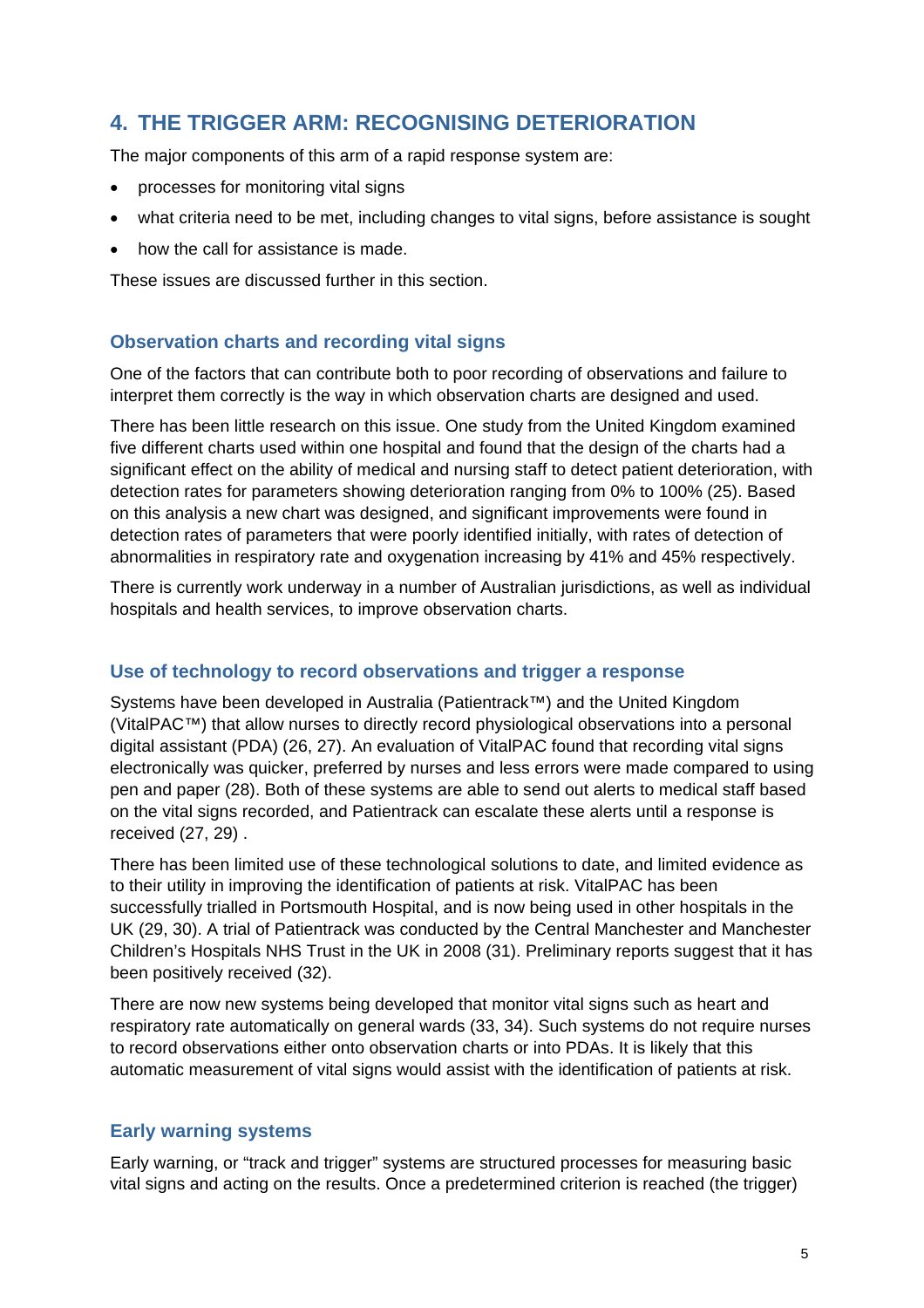an action should be initiated (35). In most cases early warning systems are based on routine physiological monitoring conducted nurses on a ward to reduce the burden of additional collection of information. The criteria for calling a medical emergency or similar team would be considered as a simple early warning system (see Box 2, page 8 for an example of these criteria).

Early warning systems are widely used and there are a large number of different systems in place (36). These systems vary in terms of the vital signs that are measured, the weighting of these measures, the way the measures are combined and the cut-off criteria used to trigger an action (27).

Two recent systematic reviews have concluded that the performance of most early warning systems is poor and that they lack evidence of reliability, validity and utility (27, 35). Despite this lack of evidence, guidelines from the National Institute for Health and Clinical Excellence (NICE) in the United Kingdom recommended that physiological track and trigger systems should be used to monitor *all* adult patients in acute hospital settings (36). This recommendation was made because there is evidence that early warning systems increase attention to regular observations.

# **Role of education**

One of the factors that can contribute to the failure of staff to act on observed changes in vital signs is that they are not aware that the changes may be indicative of clinical deterioration. Early warning systems and automatic triggers are designed to remove reliance on individual decision making. However their poor sensitivity suggests that they cannot be relied on alone (35).

Education is frequently part of efforts to implement a rapid response system, and can cover both knowledge of vital signs and identification of patients at risk, as well as how they should be managed. Portsmouth Hospital in the United Kingdom has addressed this issue by establishing a stand-alone course designed to improve confidence and ability in the recognition and management of adult patients with impending or established critical illness (37). Evaluations have found that attendance at the course increased knowledge of attendees about basic aspects of acute care, as well as increasing confidence about the management of acutely ill patients (38, 39). There are also a number of similar courses that have been developed in Australia, including the Recognition and Management of Acute Conditions Program at St George Hospital and the Compass Program in the ACT.

## **Calling emergency assistance**

The process of calling for emergency assistance is not always straightforward (6). Some studies have looked at this communication process in detail and examined the factors that are associated with decisions to call or not call for assistance. These include (18, 40):

- nurses feeling uncertain about whether they are doing the right thing in calling the medical emergency team
- nervousness and anxiety about calling the medical emergency team, including concern about "feeling like an idiot" if the call is a false alarm
- seeking input from peers and more senior colleagues about whether a call is necessary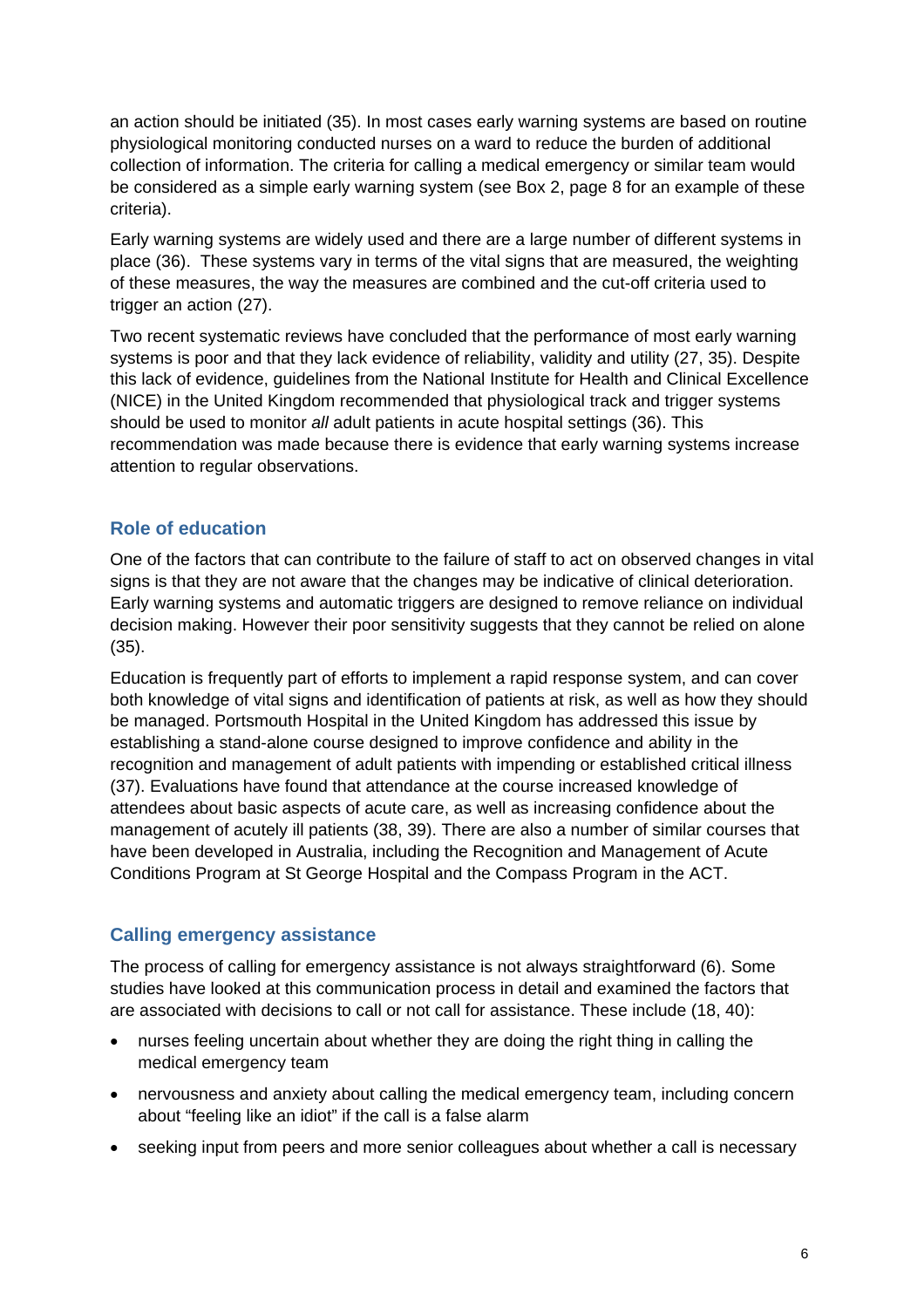- a desire to deal with the identified problem by ward staff, potentially leading to a critical delay in required treatment
- high workload and busyness decreasing time to think about the implications of the vital signs observed.

These factors indicate that the process of activating a trigger in a rapid response team is not straightforward. Even if there is a robust system in place there will always be a range of organisational, cultural and individual factors that influence how it will be used.

# **Summary**

Some of the issues that remain unresolved regarding the recognition of patients who are deteriorating include:

- the design of observation charts that improve monitoring of vital signs
- the effectiveness of technological options for recording vital signs and triggering alerts for assistance
- the sensitivity and specificity of early warning systems
- how staff should be trained in identifying (and managing) clinical deterioration
- organisational systems that are needed to support the use of tools to identify patients who are deteriorating.

The trigger arm of a rapid response system is also reliant on basic processes regarding the way in which care is delivered, observations monitored and information communicated to other staff. For example, the Productive Ward program developed by the National Health Service Institute for Innovation and Improvement to increase the time ward staff spend on direct patient care includes modules covering both patient observations and communication during handover (41). These basic clinical procedures will have an impact on the identification of clinical deterioration, and similar programs are also being introduced in Australia.

# **5. THE RESPONSE ARM: RESPONDING TO CLINICAL DETERIORATION**

There are a number of different models in place for the response arm of rapid response systems. These vary mainly in terms of the composition of the teams responding to the patient who is deteriorating (led by doctors or led by nurses), the skills of the responding team (for example whether the team is able to intubate patients) and the role of the responding team (some teams have a structured educative role as well as responding to an immediate clinical need). At this stage there are no studies that demonstrate any difference in outcomes between these approaches (23). The different models that have been developed reflect the different circumstances of organisations, particularly in terms of issues such as workforce and staffing mix.

The most common models for rapid response teams are summarised in this section.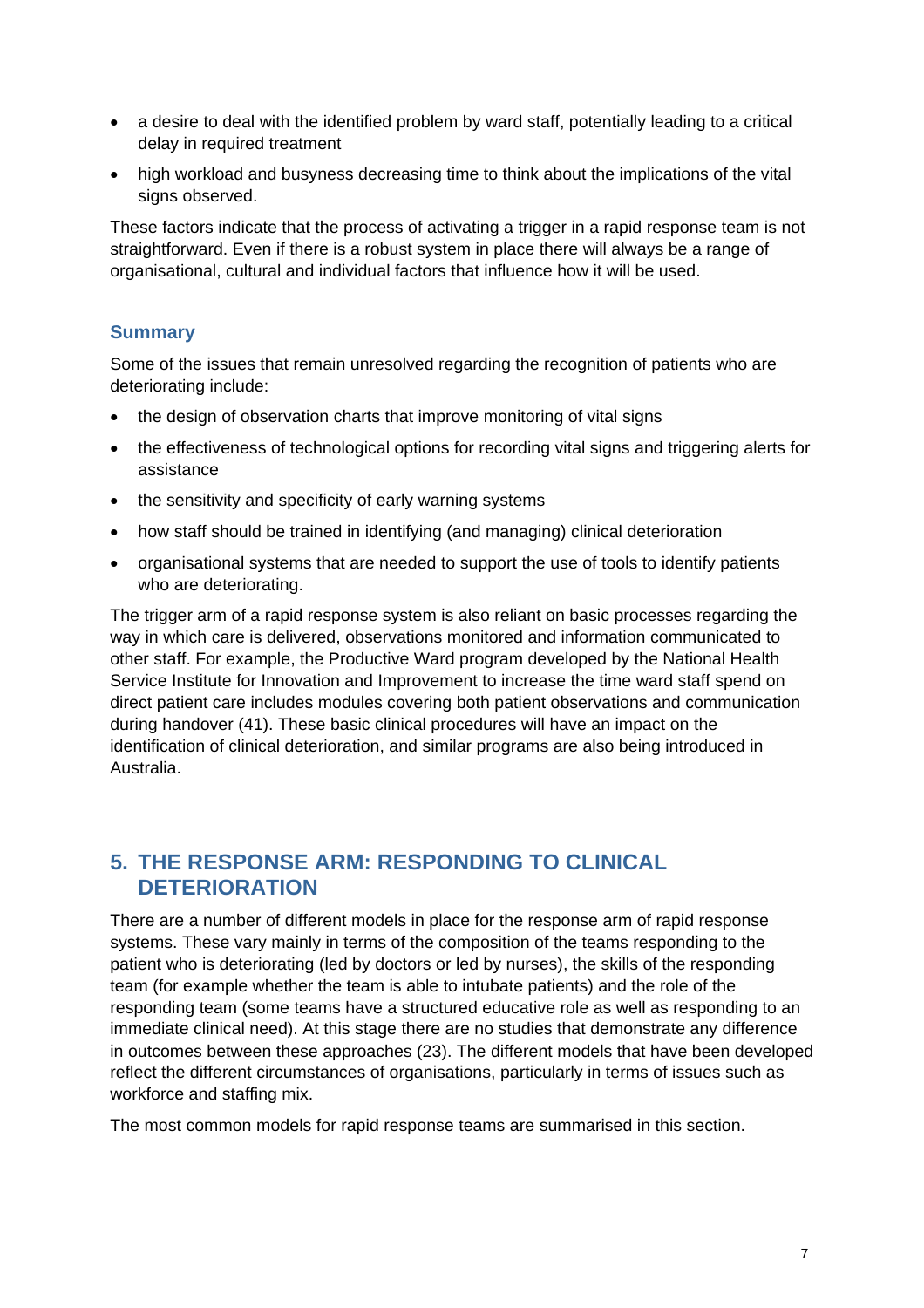## **Medical emergency team**

The first country to take a systematic approach to dealing with patients at risk in hospitals was Australia. The medical emergency team (MET) was developed at Liverpool Hospital in Sydney and first introduced in 1990 (42). The purpose of the MET was to supersede the existing cardiac arrest team, and it was based on the principles of early recognition and rapid response to manage severe trauma.

Following its introduction at Liverpool the use of a MET spread rapidly, and by 2005 approximately 60% of hospitals in Australia and New Zealand with an intensive care unit had a MET service in place (43). Generally these services were introduced prior to the publication of studies of the effectiveness of MET services, and were in response to reports about dealing with adverse events (43).

While the composition of a MET service can vary, they generally include an intensive care physician, nurse and possibly other medical or nursing staff. The MET service can be called by any staff member in the hospital, and in some hospitals they can also be called by patients and families (44). Again, while the criteria for calling the MET can vary, in Australia they are generally as illustrated in Box 2 (6).

## **Rapid response team**

The terms "rapid response team" and "medical emergency team" tend to be used interchangeably in Australia, however in the United States rapid response teams tend to refer to nurse-led teams (23). Rapid response teams have been implemented widely in the United States as part of the Institute for Health Improvement's 100,000 Lives Campaign (24), (45). One study from the United States reported on a rapid response team led by a physician's assistant that included a critical care nurse and a respiratory therapist. Similar results to studies of medical emergency teams were found for this rapid response team in terms of decreased rates of cardiac arrest (46).

**Box 2: Calling criteria for medical emergency teams widely used in Australia** 

*Airway*  If threatened

#### *Breathing*

All respiratory arrests Respiratory rate < 5 breaths per minute Respiratory rate > 36 breaths per minute

#### *Circulation*

All cardiac arrests Pulse rate <40 beats per minute Pulse rate >140 beats per minute Systolic blood pressure < 90 mm Hg

#### *Neurology*

Sudden fall in level of consciousness (fall in Glasgow coma scale of >2 points) Repeated or extended seizures

#### *Other*

Any patient you are seriously worried about that does not fit the above criteria

## **Critical care outreach**

Critical care outreach teams have been primarily established in United Kingdom. There is considerable variation among these critical care outreach teams, however they are generally led by ICU nurses, sometimes with medical input (23, 47). The role of critical care outreach teams varies, but generally includes (47):

- provision of critical care services to patients on general wards
- follow up of patients from ICU
- formal and informal education of ward staff
- audit and evaluation of outreach activity.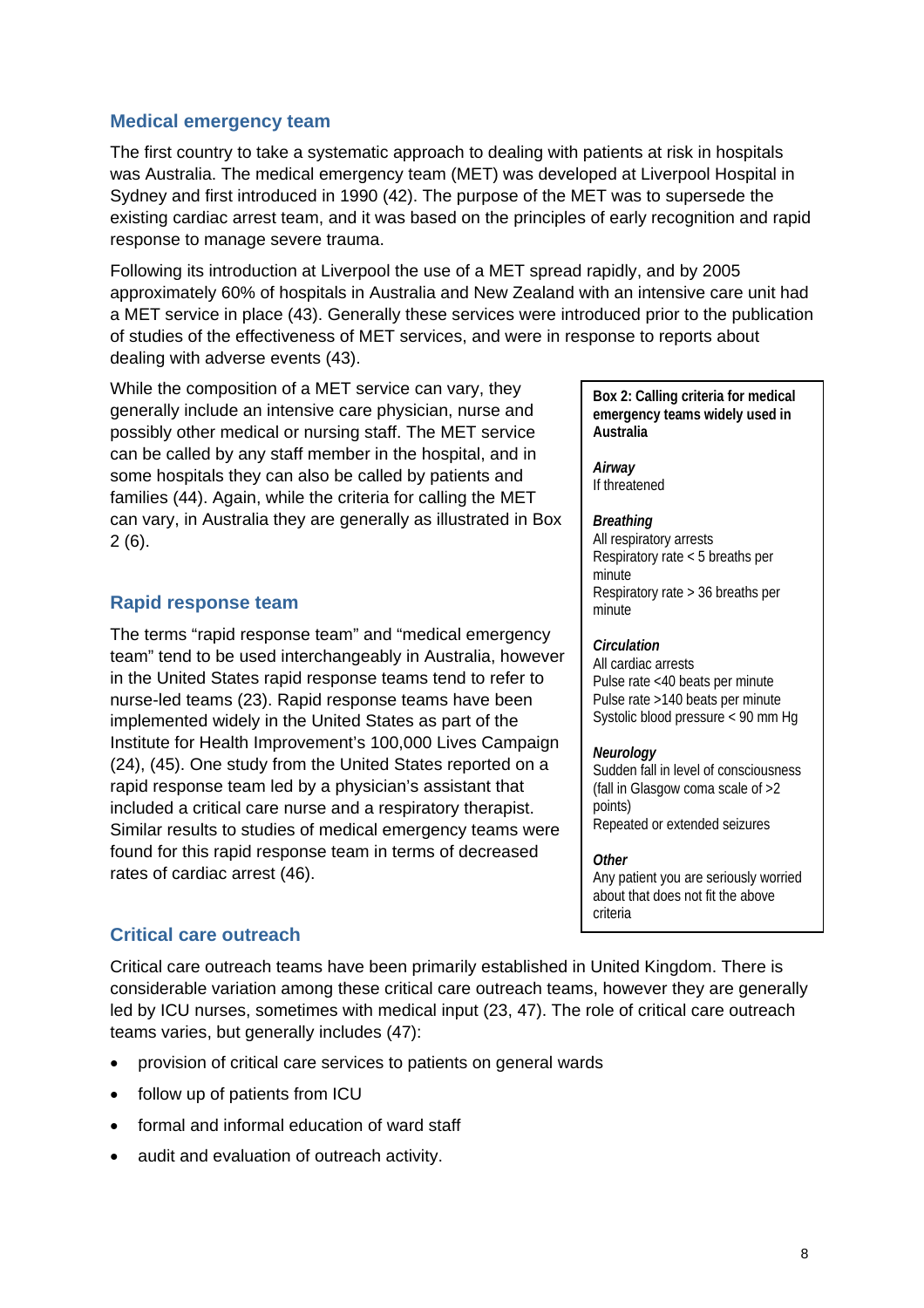### **Intensive care unit liaison nurse**

The use of intensive care unit liaison nurses are increasing in Australia as another way of responding to clinical deterioration. This model overlaps with the UK critical care outreach team in that it is a nursing role that is involved in staff education and support, ward assessment and liaison, patient care and support and family education and support (48). In some cases the ICU liaison nurse is used together with a medical emergency team (49).

### **Two-tier models**

Another model that is used to meet the needs of patients who deteriorate has two tiers: the first tier involves a call to a member of the primary care team; if there is no response or further help is required a second call is made to a medical emergency team or other ICU based service. The rationale that is often provided for this approach is that it is more appropriate that emergency care is provided by the primary care team who know the patient, however concerns have been raised that this approach could embed the problems that led to the initial development of models such as MET.

### **Alternative models**

The models described here of the different forms of rapid response teams usually include either nursing or medical staff from an intensive care unit. However this model is not necessarily practical in rural and remote areas where ICU services are limited or not available.

One Australian hospital has described the successful implementation of a rapid response system using staff from the emergency department, and others have reported the introduction of a rapid response systems in smaller hospitals (46, 50, 51). However despite these reports there has been little specific attention paid to the needs of rural and remote areas.

This problem is not limited to rapid response systems. There is an increasing focus on the specific strategies that are needed to support critical care services more broadly in rural areas (52, 53).

Staffing and skill mix are the main issues that affect the way in which acute deterioration can be managed in rural and remote health facilities (54). Sometimes care is provided by shortterm medical locums, and in other cases nurses are the main providers of care. It is important that staff have the skills and authority to deliver care to deteriorating patients until further assistance is available.

In Canada work is underway to identify critical care models that can be applied in smaller hospitals (55). Information about the success of these models is not yet available, however given the geographic similarities between the two countries, they may be useful for Australia to consider.

### **Summary**

Different response models have developed over time to meet the varying needs of health care organisations. However there has been limited work done regarding an appropriate model for the response arm of a rapid response system in facilities without an ICU, particularly those in rural and remote areas. The nature of the trigger arm of a rapid response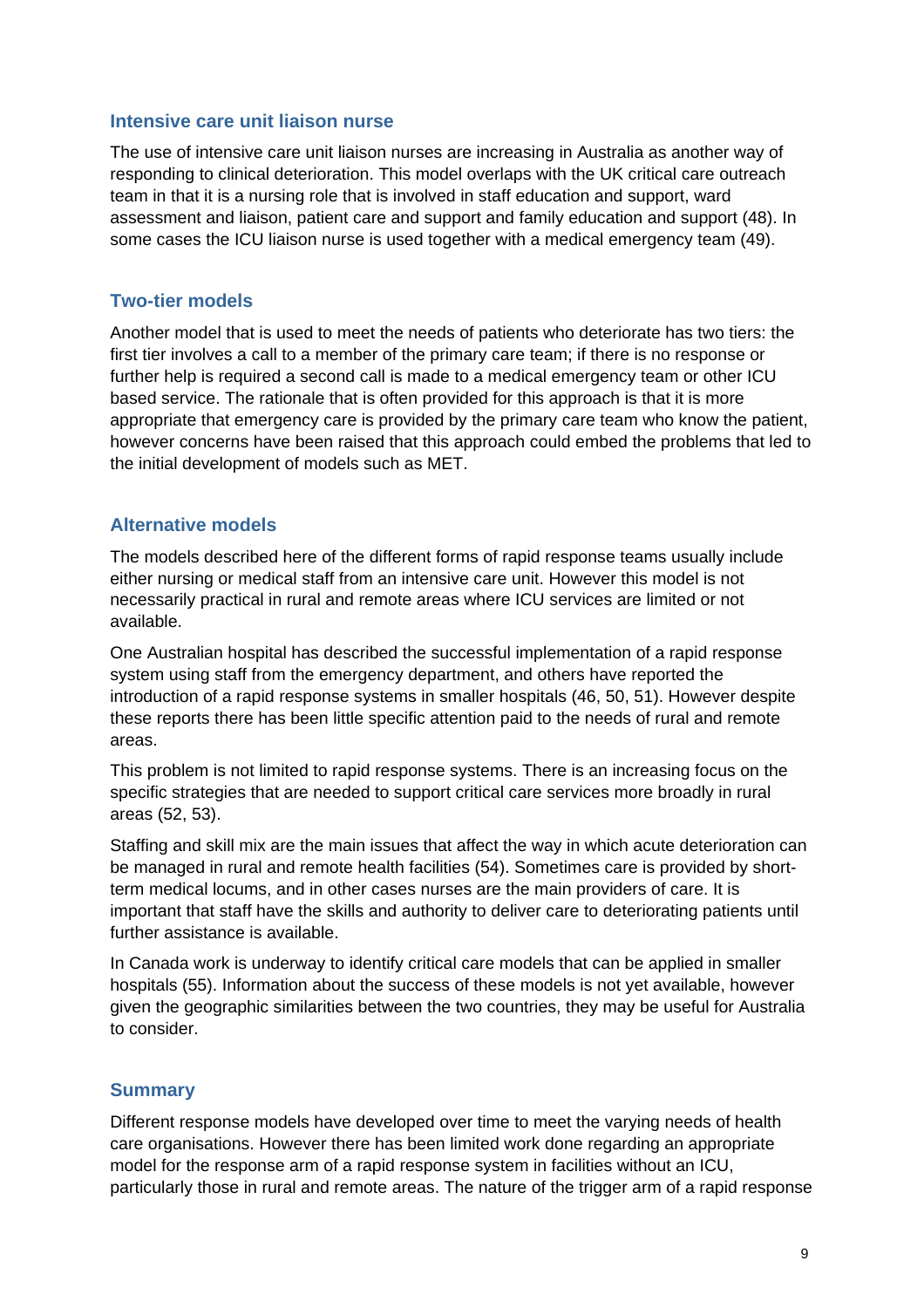system is probably less likely to change according to geographic location: appropriate monitoring of vital signs and recognition of deterioration should always occur. However geographic location does have an impact of staffing levels and staffing mix, as well as the skills and expertise of staff. These factors have an influence on the way a rapid response system is established and how it should operate in an ongoing way.

# **6. EVIDENCE FOR EFFECTIVENESS OF RAPID RESPONSE SYSTEMS**

There have been numerous studies published about the effect of rapid response systems. Most of these studies have looked at the impact of the introduction of rapid response systems on events such as cardiac arrests, unexpected deaths and unplanned admissions to ICU, using a before and after design (49, 56-64). Generally the introduction of a rapid response system has been found to be beneficial in terms of reduced deaths, cardiac arrests, hospital length of stay, ICU length of stay and cost (23).

Only two randomised controlled trials of the introduction of rapid response systems have been published (6, 65). One Australian study found no difference between hospitals randomised to introduce a MET service and controls in terms of rates of cardiac arrest, unplanned admission or unexpected death (6). The other study involved the introduction of a critical care outreach team at ward level in a single hospital in the UK (65). This study found a reduction in hospital mortality for patients in the intervention wards.

Three systematic reviews of rapid response systems have concluded that there is insufficient evidence to conclusively state that rapid response systems are effective (66-68). The reasons for this conclusion are associated with the fact that most of the studies that have found improvements associated with the implementation of a rapid response system are uncontrolled before and after studies that are not as methodologically strong as randomised controlled trials.

Despite these findings, there is a consensus emerging that the evidence that exists is sufficient to support the use of rapid response systems, particularly given the face validity of the concept, lack of adverse outcomes and modest cost implications (23, 69).

# **7. PROMOTION OF RAPID RESPONSE SYSTEMS**

Much of the development of rapid response systems has come from bottom up processes within individual hospitals. However there is an increasing move towards their systematic promotion and implementation by health departments and other institutions that support safety and quality. International and Australian initiatives to introduce rapid response systems are described in this section.

# **International initiatives**

In the United Kingdom the Department of Health provided funding to establish critical care outreach services in hospitals in response to a review of critical care services in 2000. The primary aim of these systems was to develop services to support critically ill patients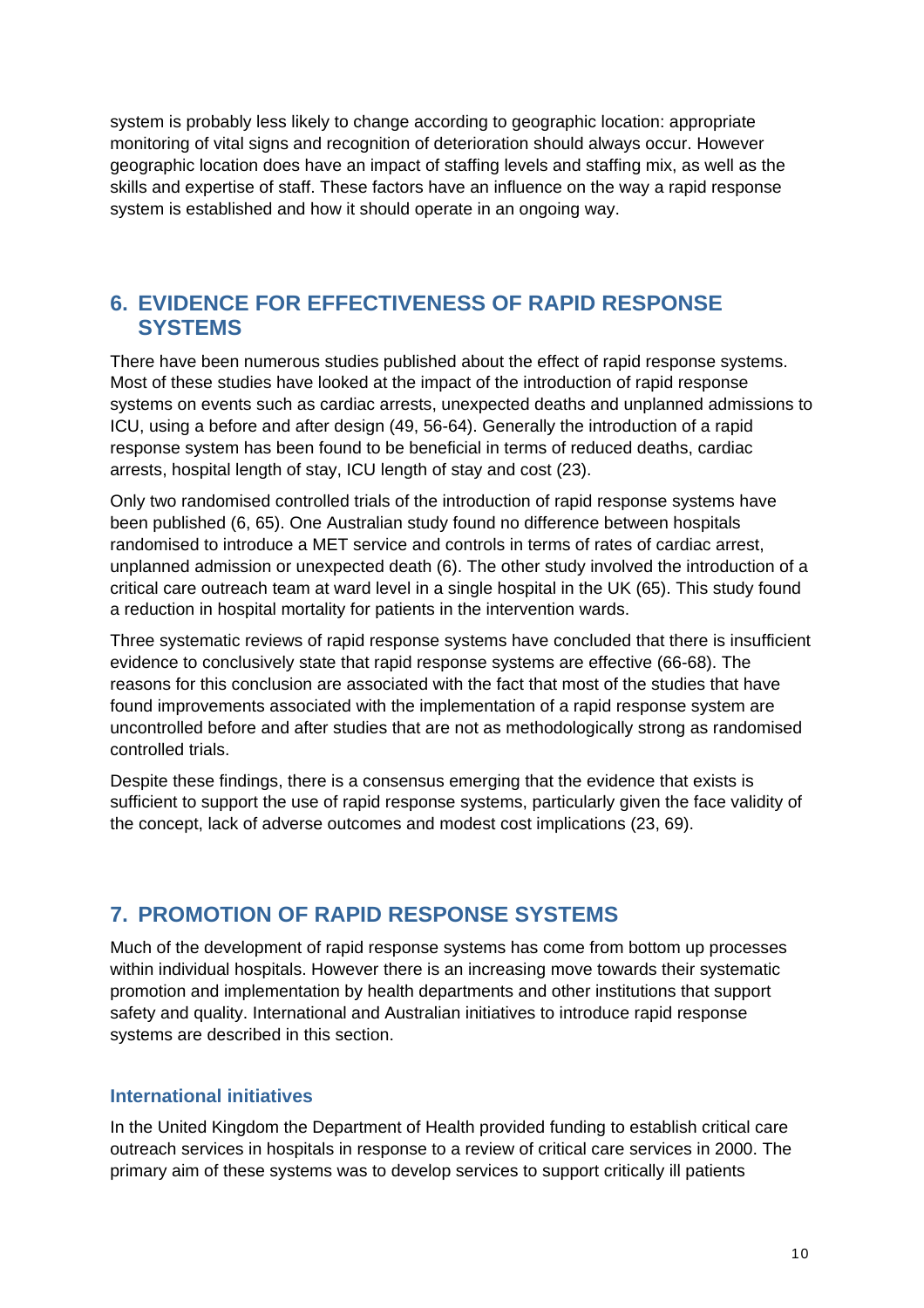throughout the hospital (70). A national survey of critical care outreach services in England in 2005 found 73% of responding hospitals had a formal critical care outreach service (47). National Health Service trusts had been encouraged to develop outreach services to meet local needs, and accordingly there was wide variation in the way in which the outreach service was delivered (47, 71).

Another initiative in the United Kingdom is the Hospital at Night Program, introduced by the National Health Service in 2004 in response to limitations on working hours for junior doctors. The main component of the program is the use of multi-disciplinary teams that are able to meet the immediate needs of patients at night (72).

The implementation of rapid response teams in the United States was one of six interventions promoted by the Institute for Health Improvement (IHI) as part of their 100,000 Lives Campaign, and was also included in their follow up 5 Million Lives Campaign, launched in December 2006 (73). As part of this campaign materials have been developed to assist hospitals put a rapid response team in place. The IHI currently has over 4,000 hospitals enrolled in the 5 Million Lives Campaign, although it does not report how many are implementing the specific components of the campaign, such as rapid response teams.

In Canada, a Critical Care Strategy was launched by the Ontario Ministry of Health and Long-Term Care in January 2006 (74). One initiative in this strategy is the implementation of critical care response teams. The implementation of this strategy involved the provision of funding to hospitals to establish critical care response teams, as well as staff training, expert advice, ongoing facilitation and communication, and the provision of tools and materials (55).

Response to the deteriorating patient has been identified by the WHO as a possible additional patient safety solution to add to the existing nine solutions (75). The final solutions have not yet been released, however draft material circulated as part of the development of the solution suggests that the strategies to be put forward will align closely with the components of the rapid response system discussed earlier (21).

in 2008 the Joint Commission included a new National Patient Safety Goal that is linked to a rapid response system (76). The goal is to: "Improve recognition and response to changes in a patient's condition", and organisations are required to select "a suitable method that enables health care staff members to directly request additional assistance from a specially trained individual(s) when the patient's condition appears to be worsening".

# **Australian initiatives**

The only national initiative in Australia to promote the use of rapid response system was part of the Safer Systems – Saving Lives (SSSL) program coordinated by the Victorian Department of Human Services and funded by the former Australian Council on Safety and Quality in Health Care. The SSSL program was based on the IHI's 100,000 Lives Campaign and adapted their materials to promote rapid response systems and other initiatives in Australia. It also involved data collection by participating sites of outcomes measures related to each component of the SSSL program, including measuring outcomes of the implementation of rapid response systems. The SSSL program appeared to increase the uptake of rapid response systems in participating hospitals and there was some evidence that there was a reduction in adverse events such as cardiac arrests where this data was recorded. However implementation of the program was inconsistent, and the sustainability of the initiatives included in the program uncertain.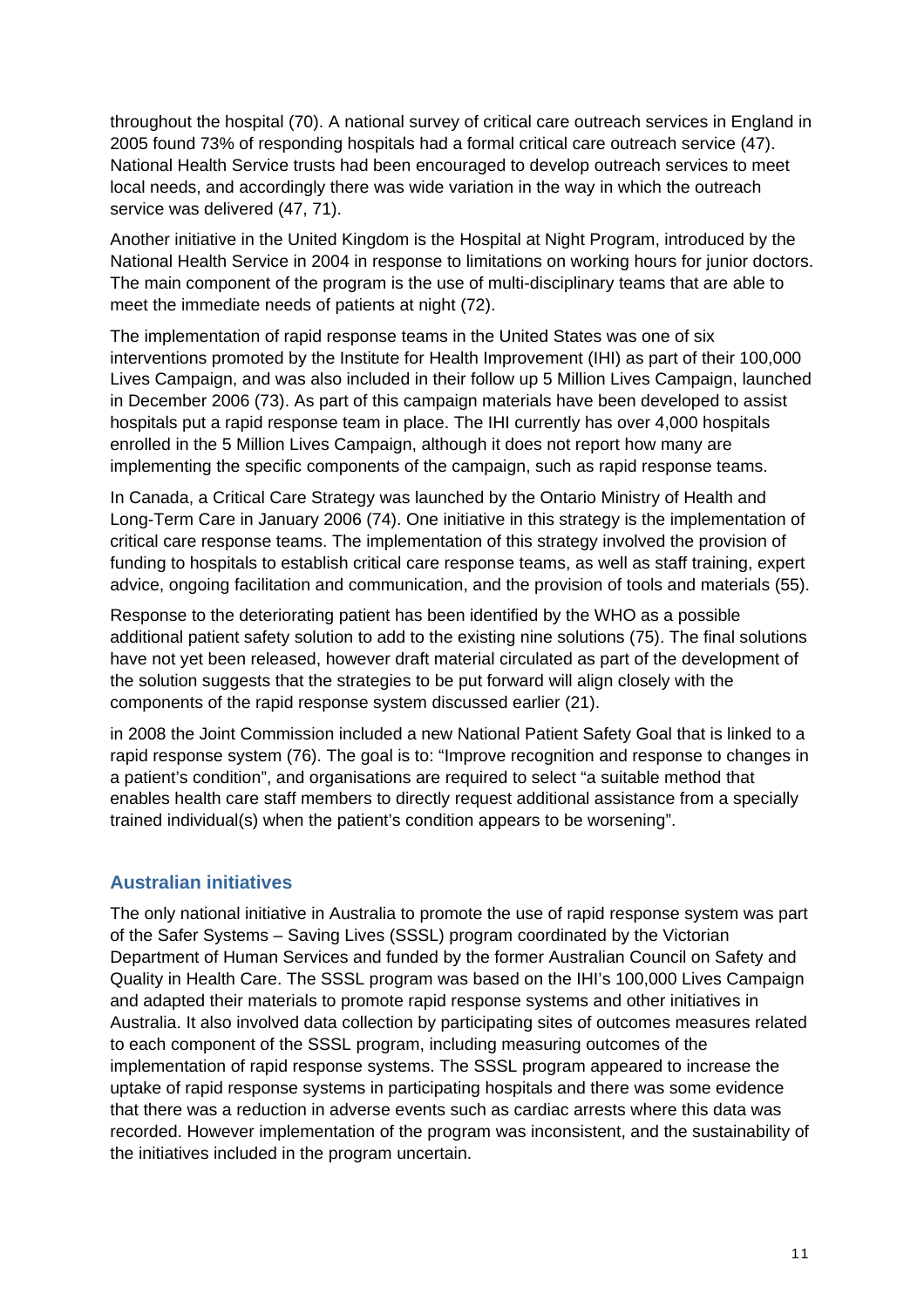Some jurisdictions are currently looking at how they can improve the recognition and management of patients at risk of acute deterioration.

In NSW the Clinical Excellence Commission has undertaken a project, Between the Flags, to examine factors that contribute to the failure to identify patients at risk, and trial solutions to these problems (77). This project made a number of recommendations relating to the management and escalation of care for the deteriorating patient. These cover (78):

- early identification of at risk patients
- escalation protocols and rapid response systems
- education and training
- data collection
- communication at clinical handover
- executive and clinical buy-in
- evaluation.

The Patient Safety Centre in Queensland has recently developed a technical discussion paper regarding the recognition and management of deteriorating patients. This will be the basis of a state wide program that will commence in 2009.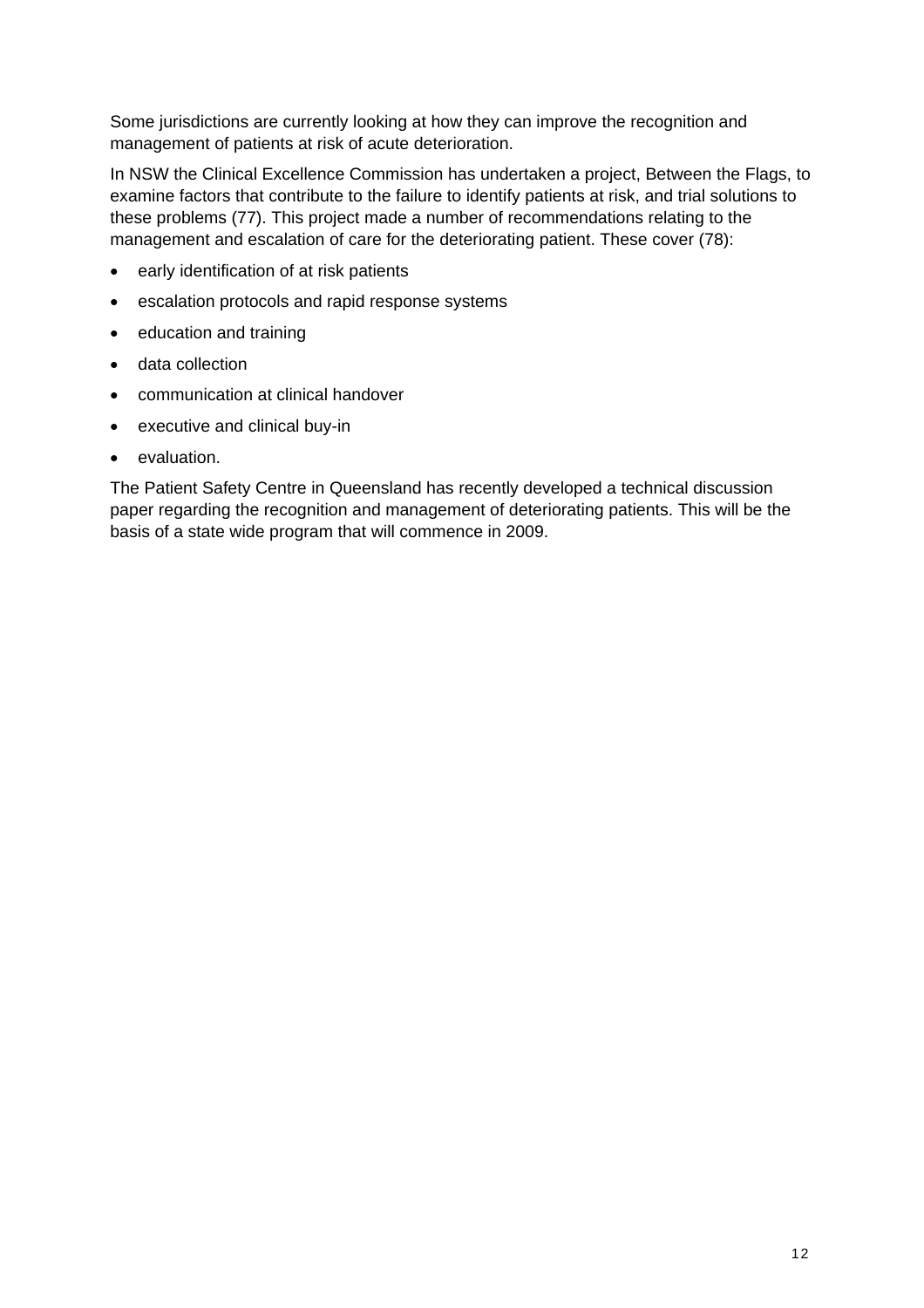# **REFERENCES**

- 1. Serious and sentinel events reported by District Health Boards 2006/07. New Zealand Quality Improvement Committee; [cited 7 Mach 2008]; Available from: http://www.qic.health.govt.nz/moh.nsf/indexcm/qic-sentinel-and-serious-events-report-0607#dhb.
- 2. Bright D, Walker W, Bion J. Clinical review: Outreach a strategy for improving the care of the acutely ill hospitalized patient. Critical Care. 2004;8:33-40.
- 3. Hillman K, Beehan S. Acute hospital medical staffing during the night shift. Australian Health Review. 1998;21(4):163-73.
- 4. Buist M, Bernard S, Nguyen TV, Moore G, Anderson J. Association between clinical abnormal observations and subsequent in-hospital mortality: a prospective study. Resuscitation. 2004;62:137-41.
- 5. Hillman K, Bristow PJ, Chey T, Daffurn K, Jacques TC, Norman SL, et al. Antecedents to hospital deaths. Internal Medicine Journal. 2001;31:343-8.
- 6. MERIT Study Investigators. Introduction of the medical emergency team (MET) system: a cluster-randomised controlled trial. Lancet. 2005;365:2091-97.
- 7. Peberdy MA, Ornato JP, Larkin GL, Braithwaite RS, Kashner TM, Carey SM, et al. Survival from in-hospital cardiac arrest during nights and weekends. JAMA. 2008;299(7):785-92.
- 8. Hillman K. Critical care without walls. Current Opinion in Critical Care. 2002;8:594-9.
- 9. Wallace N, Smith A, Brown M. Vanessa, 16, killed by a sick system. Sydney Morning Herald. 25 January 2008. Page 1.
- 10. Weston P. Thin red line: Human error or systemic failures what killed Chris Hammett? Sunday Mail Brisbane. 4 May 2008. Page 45.
- 11. Galhotra S, DeVita MA, Simmons RL, Dew MA, Members of the Medical Emergency Respose Improvement Team (MERIT). Mature rapid response system and potentially avoidable cardiopulmonary arrests in hospital. Quality and Safety in Health Care. 2007;16:260-5.
- 12. Bell MA, Konrad D, Granath F, Ekbom A, Martling C-R. Prevalence and sensitivity of METcriteria in a Scandinavian University Hospital. Resuscitation. 2006;70:66-73.
- 13. National Patient Safety Agency. Recognising and responding appropriately to early signs of deterioration in hospitalised patients: National Patient Safety Agency; 2007 November 2007.
- 14. Fuhrmann L, Lippert A, Perner A, Østergard D. Incidence, staff awareness and mortality of patients at risk on general wards. Resuscitation. 2008;77(3):325-30.
- 15. Goldhill DR, White SA, Sumner A. Physiological values and procedures in the 24 h before ICU admission from the ward. Anaesthesia. 1999;54:529-34.
- 16. Kause J, Smith G, Prytherch D, Parr M, Flabouris A, Hillman K, et al. A comparison of Antecedents to Cardiac Arrests, Deaths and EMergency Intensive care Admissions in Australia and New Zealand and the United Kingdom - the ACADEMIA study. Resuscitation. 2004;62:275-82.
- 17. Nurmi J, Harjola VP, Nolan J, Castrén M. Observations and warning signs prior to cardiac arrest. Should a medical emergency team intervene earlier? Acta Anaesthesiologica Scandinavica. 2005;49:702-6.
- 18. Cioffi J, Salter C, Wilkes L, Vonu-Boriceanu O, Scott J. Clinicians' responses to abnormal vital signs in an emergency department. Australian Critical Care. 2006;19(2):66-72.
- 19. Endacott R, Kidd T, Chaboyer W, Edington J. Recognition and communication of patient deterioration in a regional hospital: A multi-methods study. Australian Critical Care. 2007;20:100-5.
- 20. McQuillan P, Pilkington S, Allan A, Taylor B, Short A, Morgan G, et al. Confidential inquiry into quality of care before admission to intensive care. British Medical Journal. 1998;316:1853-8.
- 21. Joint Commission International. Recognizing and responding to deteriorating patients.
- 22. Clinical Excellence Commission, Greater Metropolitan Clinical Taskforce, NSW Department of Health. Between the Flags: Interim Report; November 2008.
- 23. DeVita MA, Bellomo R, Hillman K, Kellum J, Rotondi A, Teres D, et al. Findings of the First Consensus Conference on Medical Emergency Teams. Critical Care Medicine. 2006; 34(9):2463-78.
- 24. DeVita MA, Bellomo R, Hillman K. Introduction to the rapid response systems series. Joint Commission Journal on Quality and Patient Safety. 2006;32(7):359-60.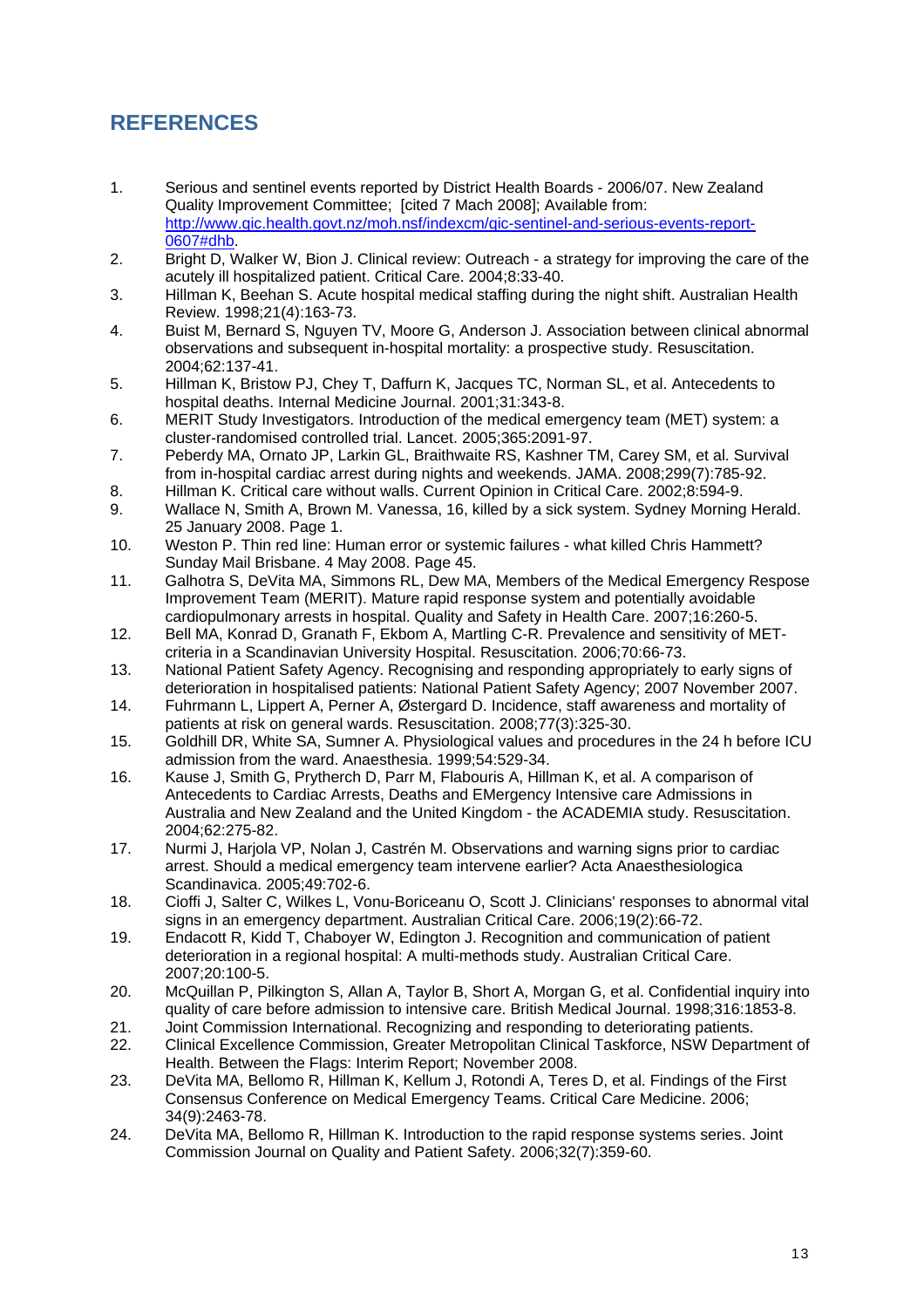- 25. Chatterjee MT, Moon JC, Murphy R, McCrea D. The "OBS" chart: an evidence based approach to re-design of the patient observation chart in a district general hospital setting. Postgraduate Medical Journal. 2005;81:663-6.
- 26. Patientrack™. MKM Consulting; [cited 2008 2 May]; Available from: http://www.mkmconsulting.com.au/assets/Flyer\_Patientrack\_v1.pdf.
- 27. Smith GB, Prytherch DR, Schmidt PE, Featherstone PI. Review and performance evaluation of aggregate weighted 'track and trigger' systems. Resuscitation. 2008;77(2):170-9.
- 28. Prytherch DR, Smith GB, Schmidt P, Featherstone PI, Stewart K, Knight D, et al. Calculating early warning scores - A classroom comparison of pen and paper and hand-held computer methods. Resuscitation. 2006;70:173-8.
- 29. VitalPAC. The Learning Clinic; [cited]; Available from: http://www.thelearningclinic.co.uk/info/VitalPAC.html.
- 30. NHS Resource Centre. Assessing your vitals: Portsmouth ensures efficiency and patient safety with VitalPAC. NHS Resource Centre: [cited 2008 2 May]; Available from: http://www.microsoft.com/uk/nhs/content/articles/assessing-your-vitals-portsmouth-ensuresefficiency-and-patient-safety-with.aspx.
- 31. TrusTech® facilitates first trial for innovative patient observation/alert software.2008. Available from: http://www.trustech.org.uk/news/documents/20080206TTNewsJan08v1.0FINALWEBVERSIO
	- N.pdf.
- 32. Tweddell L. Computer power on the ward.2008 Available from: http://www.nursingtimes.net/printPage.html?pageid=1866324.
- 33. Jacobs JL, Apatov N, Glei M. Increasing vigilance on the medical/surgical floor to improve patient safety. Journal of Advanced Nursing. 2007;57(5):472-81.
- 34. Tarassenko L, Hann A, Young D. Integrated monitoring and analysis for early warning of patient deterioration. British Journal of Anaesthesia. 2006;97(1):64-8.
- 35. Gao H, McDonnell A, Harrison DA, Moore T, Adam S, Daly K, et al. Systematic review and evaluation of physiological track and trigger warning systems for identifying at-risk patients on the ward. Intensive Care Medicine. 2007;33:667-79.
- 36. National Institute for Health and Clinical Excellence. Acutely ill patients in hospital: Recognition of and response to acute illness in adults in hospital. Clinical guideline: National Institute for Health and Clinical Excellence; July 2007.
- 37. Smith GB, Osgood VM, Crane S, ALERTTM Course Development Group. ALERTTM a multiprofessional training course in the care of the acutely ill patient. Resuscitation. 2002;52:281-6.
- 38. Smith GB, Poplett N. Impact of attending a 1-day multi-professional course (ALERT<sup>™</sup>) on the knowledge of acute care in trainee doctors. Resuscitation. 2004;61:117-22.
- 39. Featherstone P, Smith GB, Linnell M, Easton S, Osgood VM. Impact of a one-day interprofessional course (ALERT<sup>™</sup>) on attitudes and confidence in managing critically ill adault patients. Resuscitation. 2005;65:329-36.
- 40. Cioffi J. Nurses experiences of making decisions to call emergency assistance to their patients. Journal of Advanced Nursing. 2000;32(1):108-14.
- 41. National Health Service Institute for Innovation and Improvement. Releasing Time to Care: The Productive Ward. [cited 19 May 2008]; Available from: http://www.institute.nhs.uk/quality\_and\_value/productivity\_series/productive\_ward.html.
- 42. Lee A, Bishop G, Hillman K, Daffurn K. The Medical Emergency Team. Anaesthesia and Intensive Care. 1995;23(2):183-6.
- 43. Jones D, George C, Hart GK, Bellomo R, Martin J. Introduction of Medical Emergency Teams in Australia and New Zealand: A multi-centre study. Critical Care. 2008;12(2).
- 44. Trinity Health Systems. Medical Emergency Team / Code H (Help) Policy. [cited 19 May 20081; Available from: www.ihconline.org/ihi/DeployRapidResponseTeams/METPolicy.pdf.
- 45. Institute of Health Improvement. Getting started kit: Rapid response teams. 2006.
- 46. Dacey MJ, Mirza ER, Wilcox V, Doherty M, Mello J, Boyer A, et al. The effect of a rapid response team on major clinical outcome measures in a community hospital. Critical Care Medicine. 2007;35:2076-82.
- 47. McDonnell A, Esmonde L, Morgan R, Brown R, Bray K, Parry G, et al. The provision of critical care outreach services in England: findings from a national survey. Journal of Critical Care. 2007;22:212-8.
- 48. Chaboyer W, Foster MM, Foster M, Kendall E. The Intensive Care Unit liaison nurse: towards a clear role description. Intensive and Critical Care Nursing. 2004;20:77-86.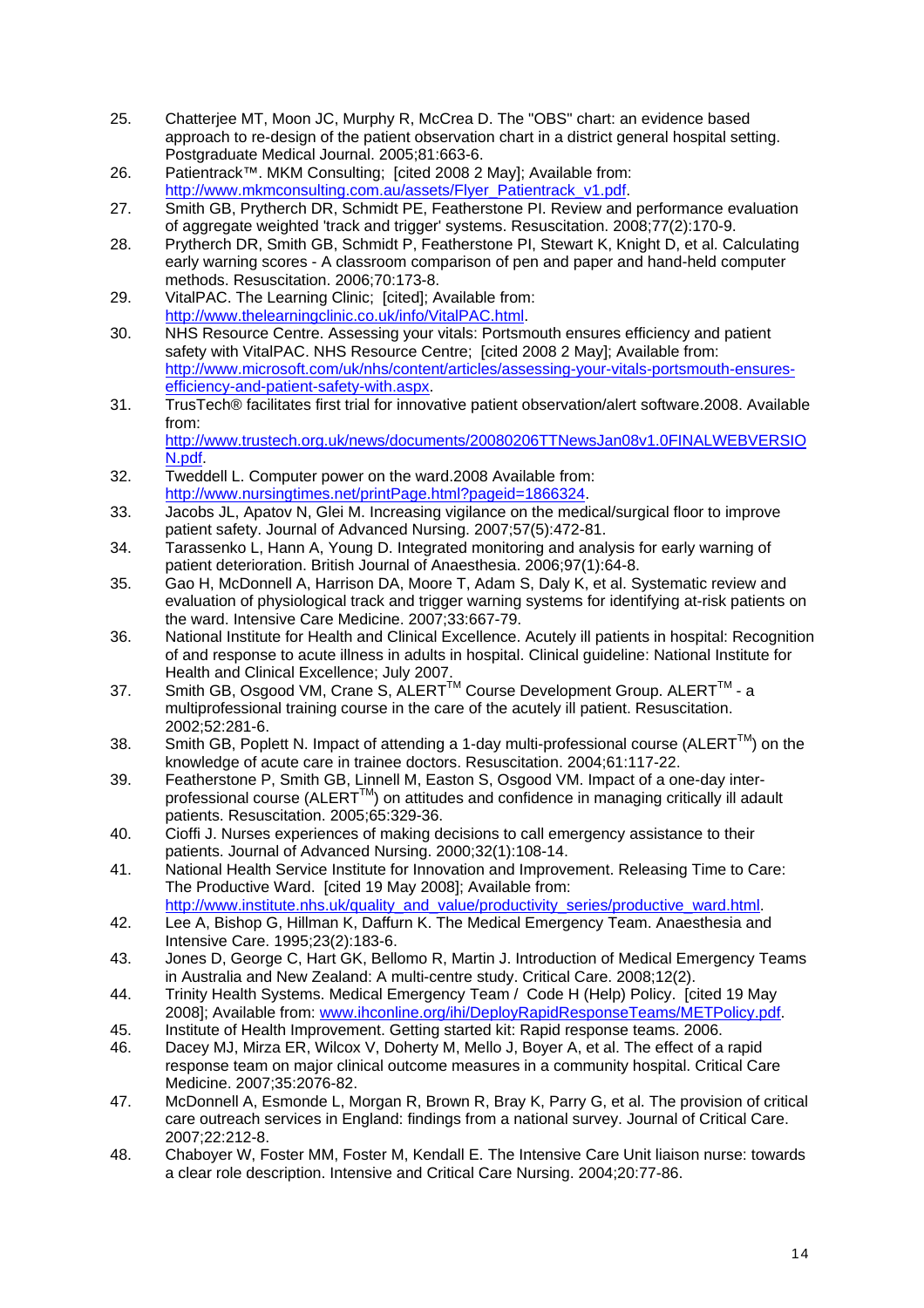- 49. Buist M, Harrison J, Abaloz E, Van Dyke S. Six year audit of cardiac arrests and medical emergency team calls in an Australian outer metropolitan teaching hospital. British Medical Journal. 2007;335:1210-2.
- 50. Daly FFS, Sidney KL, Fatovich DM. The Medical Emergency Team (MET): a model for the district general hospital. Australia and New Zealand Journal of Medicine. 1998;28:795-8.
- 51. Gessner P. Benefits of a rapid response system at a community hospital. Joint Commission Journal on Quality and Patient Safety. 2007;33(6):350-4.
- 52. Peake SL, Judd N. Supporting rural community-based critical care. Current Opinion in Critical Care. 2007;13:720-4.
- 53. Hore CT, Lancashire W, Roberts JB, Fassett R. Integrated critical care: an approach to specialist cover for critical care in the rural setting. Medical Journal of Australia. 2003;179:95- 7.
- 54. Endacott R, Westley M. Managing patients at risk of deterioration in rural hospitals: A qualitative study. Australian Journal of Rural Health. 2006;14:275-9.
- 55. Critical Care Secretariat. Quarterly Report. 2007 Available from: http://www.health.gov.on.ca/english/providers/program/critical\_care/quarterly\_rep/q\_rep\_2007 0301.pdf.
- 56. Ball C, Kirkby M, Williams S. Effect of the critical care outreach team on patient survival to discharge from hospital and readmission to critical care: non-randomised population based study. British Medical Journal. 2003;327:1014-7.
- 57. Bellomo R, Goldsmith D, Uchino S, Buckmaster J, Hart G, Opdam H, et al. Prospective controlled trial of effect of medical emergency team on postoperative morbidity and mortality rates. Critical Care Medicine. 2004;32(4):916-21.
- 58. Bellomo R, Goldsmith D, Uchino S, Buckmaster J, Hart GK, Opdam H, et al. A prospective before-and-after trial of a medical emergency team. Medical Journal of Australia. 2003;179:283-7.
- 59. Bristow PJ, Hillman KM, Chey T, Daffurn K, Jacques TC, Norman SL, et al. Rates of inhospital arrests, deaths and intensive care admissions: the effect of a medical emergency team. Medical Journal of Australia. 2000;173:5.
- 60. Buist M, Moore GE, Bernard SA, Waxman BP, Anderson JN, Nguyen TV. Effects of a medical emergency team on reduction of incidence of and mortality from unexpected cardiac arrests in hospital: preliminary study. British Medical Journal. 2002;324:1-6.
- 61. DeVita MA, Braithwaite RS, Mahidhara R, Stuart S, Foraida M, Simmons RL, et al. Use of medical emergency team responses to reduce hospital cardiopulmonary arrests. Quality and Safety in Health Care. 2004;13:251-4.
- 62. Jones D, Opdam H, Egi M, Goldsmith D, Bates S, Gutteridge G, et al. Long-term effect of a Medical Emergency Team on mortality in a teaching hospital. Resuscitation. 2007;74:235-41.
- 63. Kenward G, Castle N, Hodgetts T, Shaikh L. Evaluation of a Medical Emergency Team one year after implementation. Resuscitation. 2004;61:257-63.
- 64. Salamonson Y, Kariyawasam A, van Heere B, O'Connor C. The evolutionary process of Medical Emergency Team (MET) implementation: reduction in unanticipated ICU transfers. Resuscitation. 2001;49:135-41.
- 65. Priestley G, Watson W, Rashidian A, Mozley C, Russell D, Wilson J, et al. Introducing Critical Care Outreach: a ward-randomised trial of phased introduction in a general ward. Intensive Care Medicine. 2004;30(1398-1404):1398.
- 66. Esmonde L, McDonnell A, Ball C, Waskett C, Morgan R, Rashidian A, et al. Investigating the effectiveness of critical care outreach services: a systematic review. Intensive Care Medicine. 2006;32:1713-21.
- 67. McGaughey J, Alderdice F, Fowler R, Kapila A, Mayhew A, Moutray M. Outreach and early warning systems (EWS) for the prevention of intensive care admission and death of critically ill patients on general hospital wards. The Cochrane Collaboration; 2008.
- 68. Winters BD, Pham JC, Hunt EA, Guallar E, Berenholtz S, Pronovost PJ. Rapid response systems: A systematic review. Critical Care Medicine. 2007;35(5):1238-43.
- 69. Kerridge RK, Saul WP. The medical emergency team, evidence-based medicine and ethics. Medical Journal of Australia. 2003;179:313-5.
- 70. Department of Health. Comprehensive critical care: A review of adult critical care services: Department of Health; 2000.
- 71. Coombs M, Dillon A. Crossing boundaries, re-defining care: the role of the critical care outreach team. Journal of Clinical Nursing. 2002;11:387-93.
- 72. National Health Service. Hospital at Night. National Health Service; 2006.